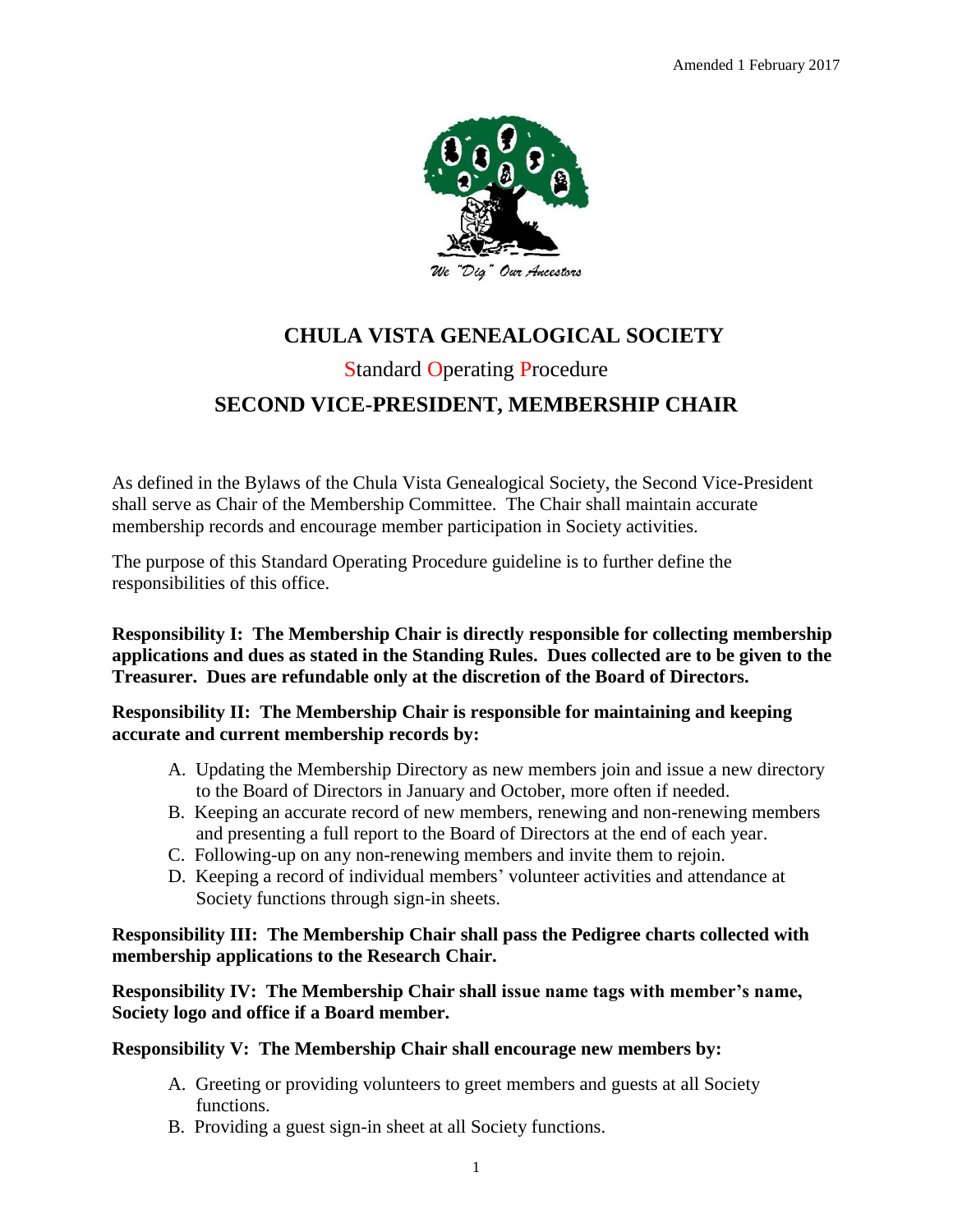- C. Introducing and welcoming guests at General Membership meetings and other Society functions.
- D. Maintaining a supply of membership brochures and application forms, ensuring their availability at meetings.
- E. Sending a follow-up letter to guests and include information regarding Society activities and research opportunities available to them, along with an application to join the Society.

## **Responsibility VI: The Membership Chair shall oversee the tasks of the membership subcommittees and recruit volunteers when needed by:**

- A. Providing a current roster and talking points to the Telephone Tree for monthly calls to members.
- B. Providing appropriate information to the committee member who sends cards of concern.
- C. Ensuring that a committee member is available to assist at sign-in table and greet attendees at all Society functions.

# **Responsibility VII: The Membership Chair shall prepare an annual report for February's Board and Society Annual Membership Meetings.**

**Responsibility VIII: The Membership Chair shall provide a membership survey when requested by the President or the Board.**

**Responsibility IX: The Membership Chair shall apprise the President of any member welfare issues, such as, lack of transportation, illness or death of member or member's family.** 

**Responsibility X: The Membership Chair shall notify membership of deaths by the Telephone Tree or e-mail.**

# **Responsibility XI: As The Second Vice-President, the Membership Chair shall be prepared to assume the position of President.**

- A. The Second Vice President must always be prepared to assume the responsibilities of the office of President if the President is unable to perform his/her responsibilities. Should the Second Vice President be required to assume the duties as acting President, he/she may appoint another member as acting Membership Chair.
- B. The Second Vice-President shall preside at General Membership meetings and Board of Directors meetings in the absence of the President and the First Vice President and is bound by the same responsibilities.
- C. The Second Vice-President shall familiarize him/herself with all of the business of the organization, its finances, its Bylaws and Standing Rules, policies, objectives and programs.

# **Responsibility XII: The Membership Chair shall support Society activities by:**

- A. Making every effort to attend every CVGS Board of Directors and General Membership meetings and fully report on the Society's growth.
- B. Authorizing the purchase of the necessary materials to adequately carry out the requirements of the position. All requests for reimbursement must be accompanied by receipts that clearly delineate the expenses for which reimbursement is requested.